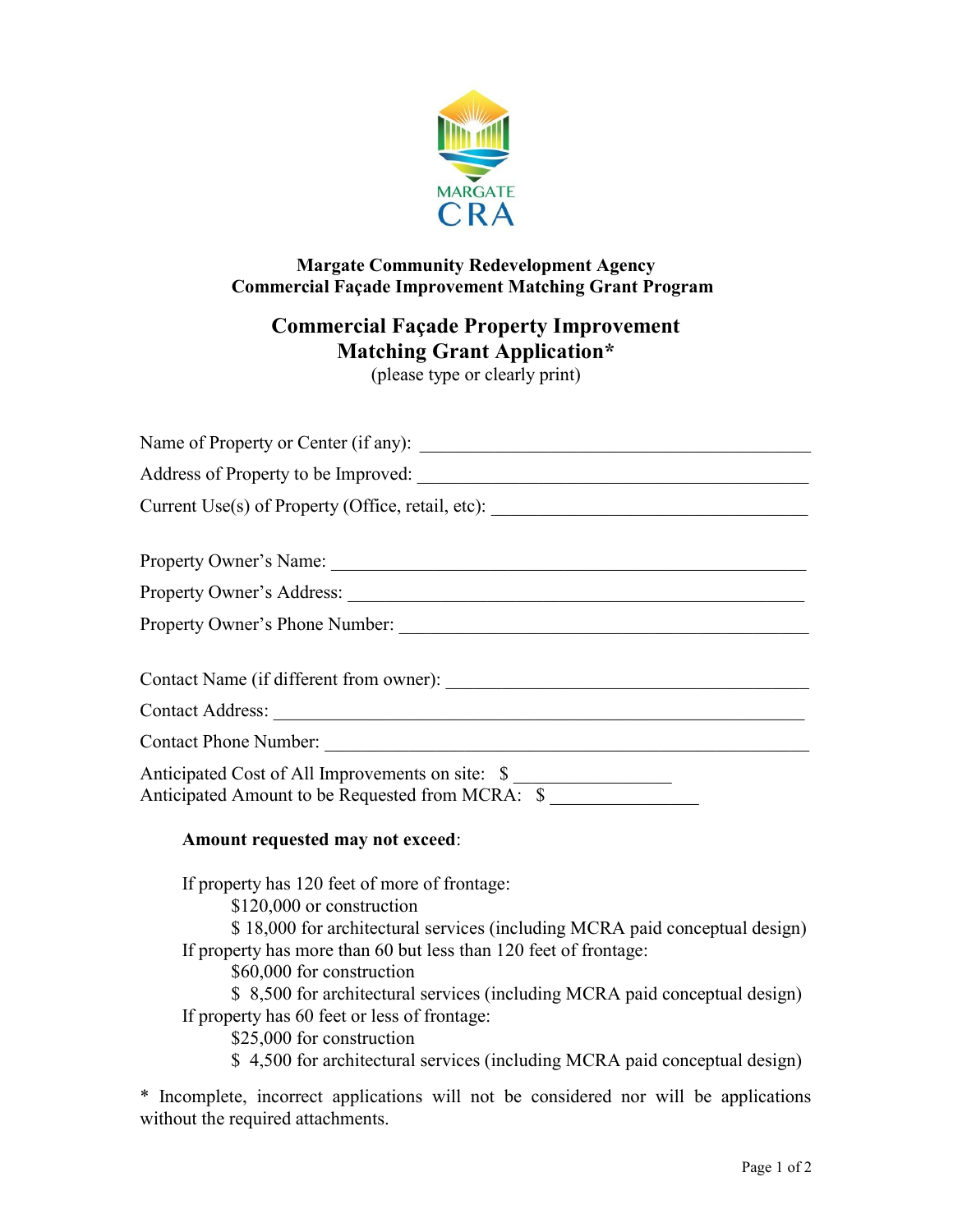## Page 2 Commercial Façade Property Improvement Matching Grant Application

(please type or clearly print)

Please attach the following documents to this application:

- 1 A site plan or survey that accurately reflects the property as it is today (does not have to be signed and or sealed drawings).
- 2 Color pictures of the property as it exists today (must include at least two copies of a photo of the frontage to be improved).
- 3 A legal description of the property.
- 4 The Property's Parcel Information Sheet from the Broward County Property Appraiser's website (www.bcpa.net)
- 5 A short narrative describing the improvements that the owner would like to undertake. (this narrative will not in any way bind the owner to any specific improvements)
- 6 If the property is not represented by an individual owner, a notarized statement giving an individual the rights and responsibilities of representing the owner and the property to and before agents of the Margate Community Redevelopment Agency in any discussions, negotiations or issues regarding this program and/or property.

\* Incomplete, incorrect applications will not be considered nor will be applications without the required attachments.

I hereby submit this form and all required attachments as application to the Margate Community Redevelopment Agency ("MCRA") to be considered for a grant under the MCRA's Commercial Façade Improvement Matching Grant Program. I understand that no work may be performed nor any contracts for work or drawings entered into by the property owners or their agents until approval of this request is received in writing from the MCRA. I further understand the Margate Community Redevelopment Agency Board has, at its sole discretion, the right to final determination for all aspects of the Façade Grant program. This final determination may include, but not be limited to, ranking of applicants, final amount granted to any applicant, applications to be funded, all conditions of funding, approval of all architectural plans and materials to be used in any construction.

All funding is conditioned on the execution and approval of an Architectural Services and/or Construction Services Grant Funding Agreement(s) between the applicant and the Margate Community Redevelopment Agency.

Signature of Owner

Print Name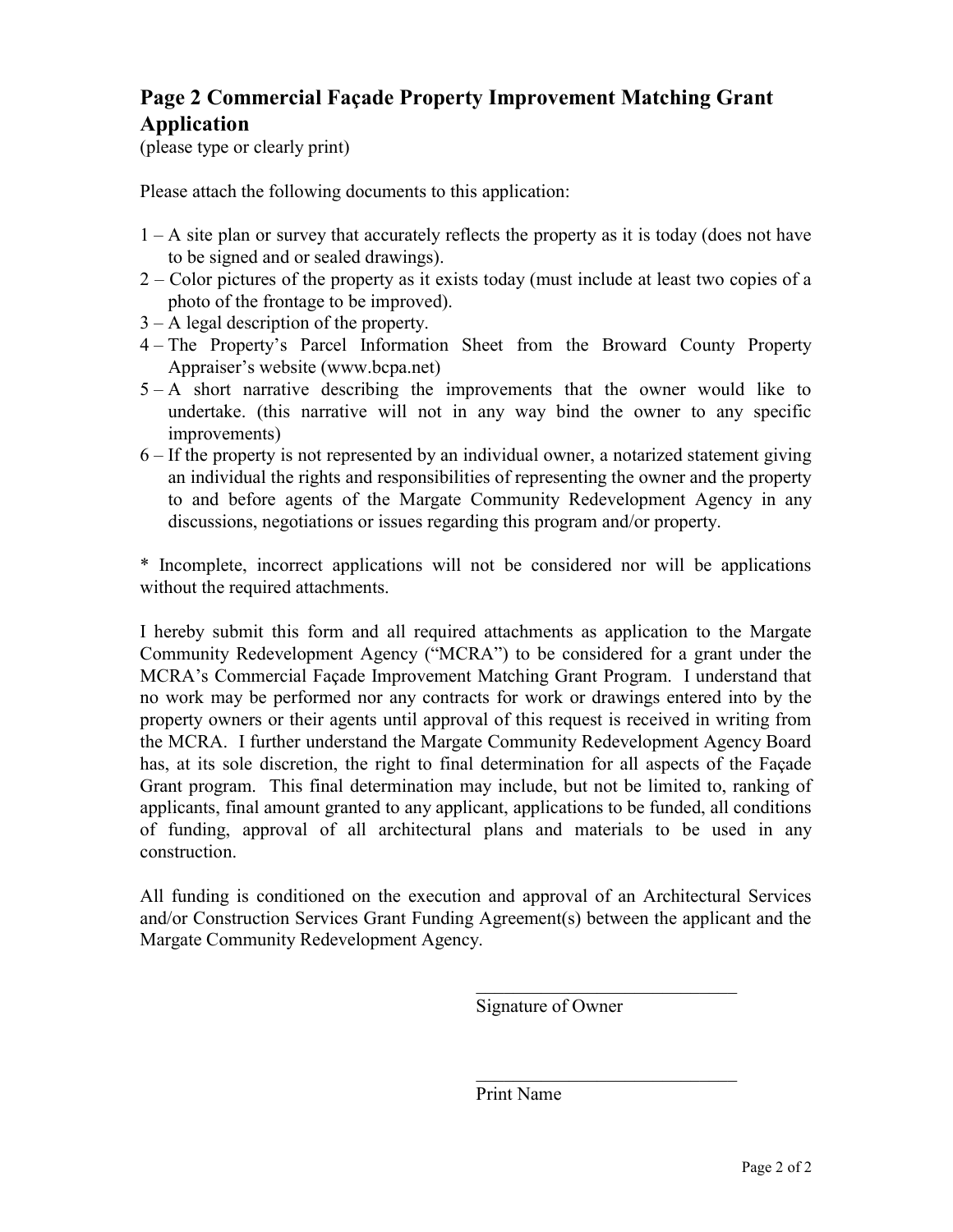

## Margate Community Redevelopment Agency Commercial Façade Improvement Matching Grant Program

## Program Guidelines and Frequently Asked Questions (FAQ)

## What's it all about?

The purpose of the Commercial Façade Improvement Grant is to assist property owners with funding that the property owner can use to enhance the street visible appearance of their property. Many commercial properties were designed and built in styles that have become dated and outmoded and suffer from numerous repairs and coats of paint. This has led to a situation in which some properties are not as attractive to potential tenants or shoppers. It is the goal of the Margate Community Redevelopment Agency (MCRA) to assist property owners in returning properties to their fullest potential through cash grants to property owners. These grants will assist owners undertake exterior renovations that will enhance the appearance to the public on the street.

## What do I need to know about the program?

The MCRA is making available to all commercial property owners within the defined City of Margate Redevelopment Area, cash grants up to the following amounts:

For properties with 120 feet of frontage or more: Up to \$18,000 for architectural services (including an MCRA funded conceptual design) Up to \$120,000 for construction

For properties with over 60, but less than 120 feet of frontage: Up to \$ 8,500 for architectural services (including an MCRA funded conceptual design) Up to \$60,000 for construction

For properties with 60 feet of frontage or less: Up to \$ 4,500 for architectural services (including an MCRA funded conceptual design) Up to \$25,000 for construction

This money is available on a dollar-for-dollar match (for every one dollar the property owner puts in, the MCRA will put in one dollar) but the match cannot exceed 50% of the total cost of each portion of the project.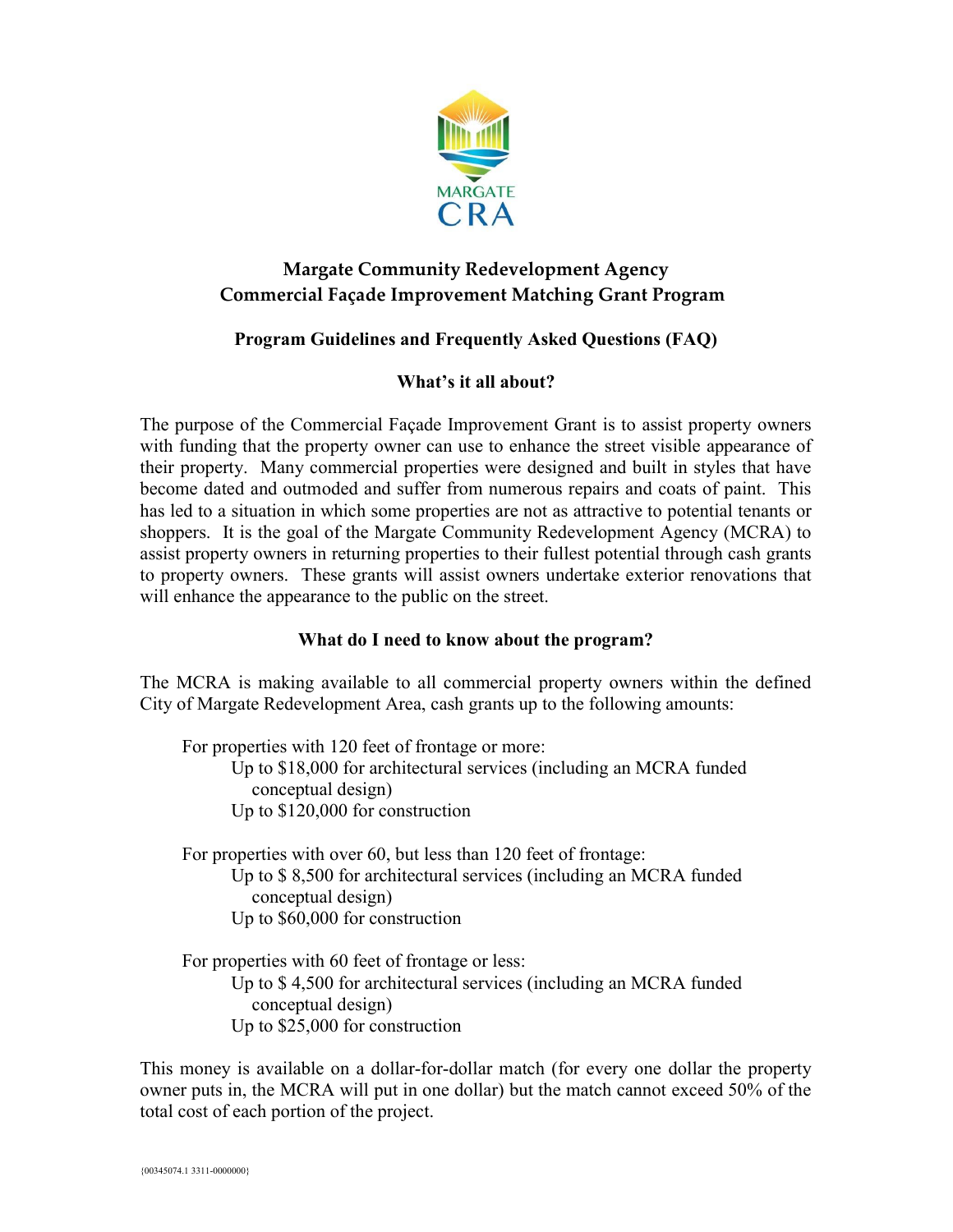As part of the Program, the Property Owner will need to sign two agreements with the Margate Community Redevelopment Agency. The first agreement will authorize the undertaking of architectural services and the second agreement will approve designs and authorize funding construction of the designs as approved. Both agreements will guarantee that any façade improvements made with grant funds will not be altered negatively (as determined by the MCRA) for eight (8) years after completion and that the property will be maintained in accordance with the City of Margate's Property Maintenance Standards Ordinance. If these provisions are not met, the MCRA will have the right to request a return of any funds given to the property owner with interest. Additionally, no work is to be undertaken without written approval of the use of the grant funds, and the issuance of a notice to proceed from the MCRA. The program will not reimburse an owner for work previously done, already underway, or work with a current permit for construction.

#### How would the program progress? What are the steps?

Step 1 - The Property Owner (OWNER) submits an application for the grant to the MCRA. The application explains what the OWNER wishes to undertake and it includes an estimate of the total cost. The application must describe improvements to all buildings on the property or in the project (a project is a property or properties that are jointly operated under a single identification such as a shopping center or building name; except separately owned out-parcels may be excluded). All of a building(s) on the property must be upgraded and enhanced unless the MCRA Board agrees otherwise. The Application is submitted by the property owner, and the MCRA Board makes a determination whether to accept the application and enter into an Agreement for Architectural Services.

Step 2 – If The OWNER and MCRA sign the Agreement for Architectural Services, an MCRA appointed Architect will meet with OWNER to prepare a conceptual design that meets the design standards and other criteria required by the MCRA under this program and/or any laws of the City of Margate or other regulating entities. Once the MCRA appointed Architect has a conceptual drawing that meets the OWNER's approval, this conceptual drawing will be presented to the MCRA Board for approval. Fifty percent (50%) of the cost of the conceptual design shall be paid by the MCRA, the other fifty percent (50%) shall be included in the final grant amount given to OWNER, and shall be included as a lien placed against the property. The lien will be forgiven after eight (8) years provided that no alterations not pre-approved by the MCRA are made to the building during this period. Should OWNER not proceed with construction, 100% of the cost of the MCRA appointed Architect will be the responsibility of the OWNER, and if the MCRA is not paid within sixty (60) days of notice, the MCRA may then place a lien against the property until such time as the cost is paid to the MCRA.

This is the only work that the MCRA will pay for before the approval of an Agreement for Construction Funding MCRA is done.

Step 3 – Upon approval of the conceptual drawing by the MCRA Board, OWNER will engage an architect (other than the MCRA appointed Architect) to prepare construction drawings to implement the conceptual design. Draft construction drawings shall be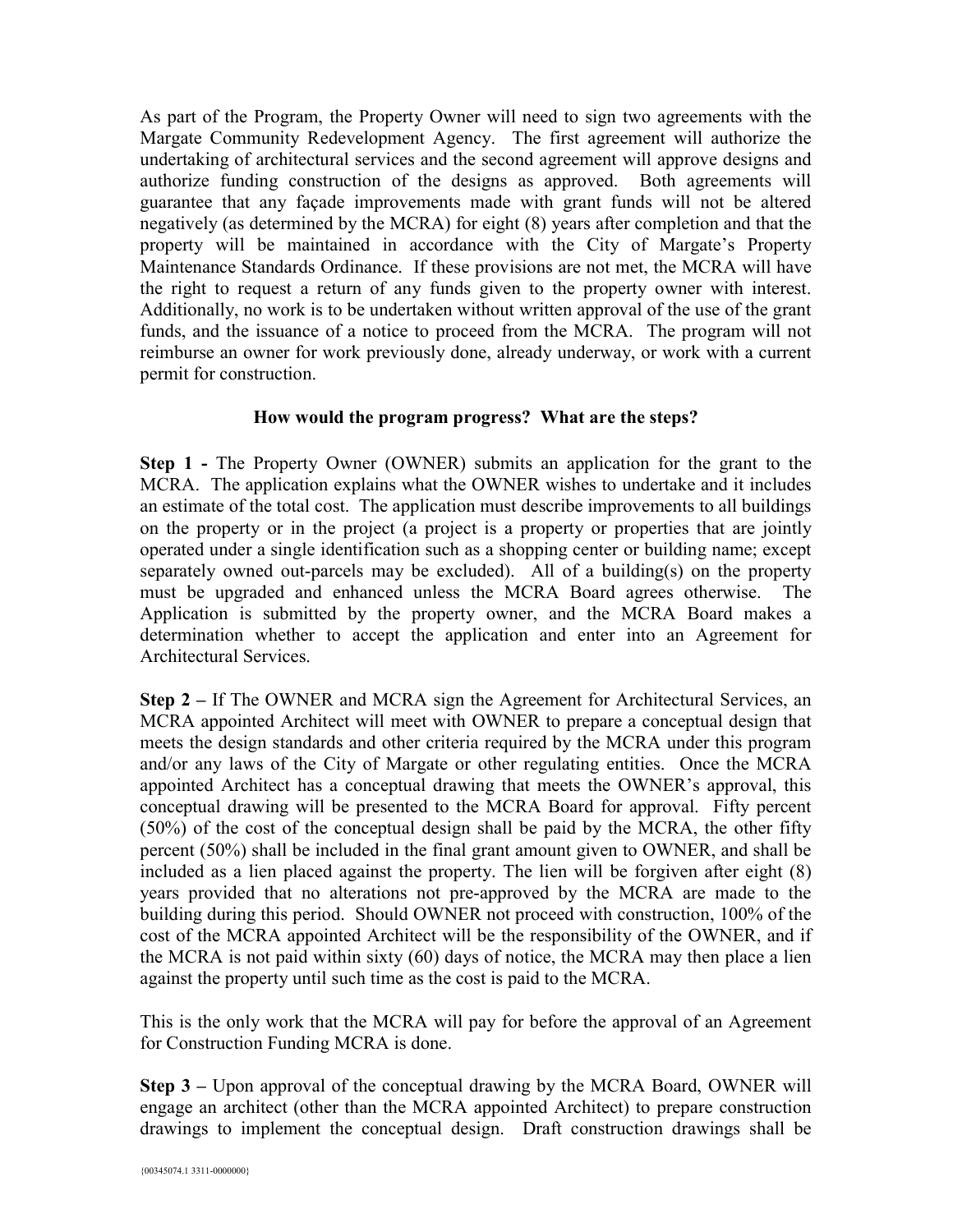submitted to the MCRA for the MCRA appointed Architect to determine if they sufficiently reflect the approved conceptual design.

Step 4 - If the drawings are approved by the MCRA appointed Architect, an Agreement for Construction Funding will be placed before the MCRA Board for approval. This agreement shall contain the maximum final grant possibility and will outline all the requirements of construction for OWNER to receive the grant dollars (which will be given on a reimbursement basis only) and will include firm completion dates and paperwork required to be submitted to close out the project.

Step 5 – Once the Agreement for Construction Funding is approved, OWNER may now begin to construct the improvements. OWNER is responsible to obtain all necessary governmental approvals and permits and pay all necessary fees. OWNER will then commence construction of improvements.

Step 6 – Upon completion of all construction, payment of all fees and costs, close out of all permits, and issuance of any Certificate of Completeness or Certificate of Occupancy, OWNER will submit all required paperwork to the MCRA for reimbursement up to the grant award amount. If all paperwork is in order, the funding will be released and a check sent to OWNER. Until such time as all documentation is submitted to the satisfaction of the MCRA, the OWNER will not be entitled to any funds.

#### When do I get the money?

In order to insure that an individual project is undertaken, the property owner must undertake all the work and pay for all work performed. Upon completion, the owner will submit a request for payment with supporting documents. Upon review of supporting documents, the MCRA will declare the project complete and issue a check to the property owner for the matching amount allowed by the MCRA/property owner agreement. The MCRA will not pay any portion of architectural design services for improvements not undertaken within a specific period of time. If the project is not undertaken, the MCRA will require repayment of OWNER 100% of the cost of the conceptual design plan. If OWNER does not pay in full within sixty (60) days of notice, the MCRA shall place a lien against the property for this cost.

#### What is an eligible expense under the Program?

Reasonable costs associated with undertaking façade improvements on a side of a building that faces a right-of-way will be eligible. This may include but not be limited to: design fees, permit fees, construction costs, labor, and materials. Additionally, costs associated with complying with the Florida Accessibility Code (as determined by the City of Margate Building Department) due to the undertaking of an approved façade renovation upgrades are eligible. Only projects whose designs comply with the design guidelines of the Façade Program are eligible. Copies of the design guidelines may be obtained from the MCRA Office (go to bottom of this document for information on how to contact the MCRA Office). The MCRA will NOT reimburse for any expenses incurred by the building owner/business prior to a notice to proceed given upon the